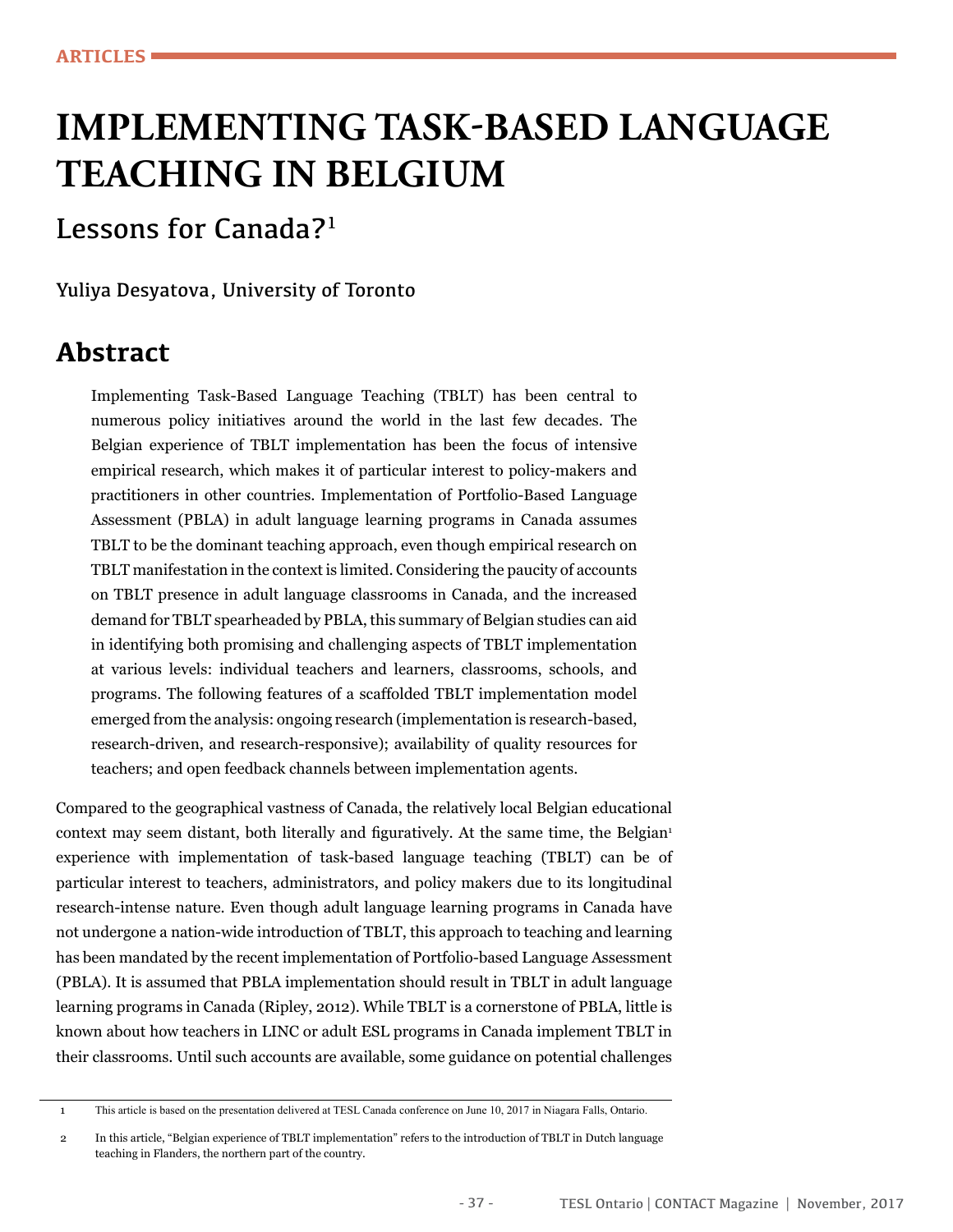and successes of TBLT implementation can be derived from literature reviews on similar contexts in other countries.

This analysis of TBLT implementation in Belgium will focus on the following aspects: 1) implementation goals and supports; 2) research evidence behind the implementation steps and structures; and 3) elements of a successful (scaffolded) implementation model. This paper analyses the Belgian TBLT implementation experience as presented by various authors in Van den Branden (2006), as well as insights from other available sources. In writing this review, I aim to inspire Canadian teachers, researchers, and policy-makers to continue searching for promising avenues of supporting effective TBLT implementation in adult language education.

### **Why TBLT?**

Task-based language teaching can be defned as instruction focusing on functional tasks with an emphasis on meaning exchange. The central feature of a task is its connection to a real-world rather than a linguistic goal (e.g., speaking about last weekend versus making sentences with irregular verbs). Similarly to other contexts, TBLT introduction in Belgium was envisioned as a progressive change from language-centred, teacher-dominated classrooms to a more learner-centred, real-life communication-oriented environment. In addition to reforming classroom-based language learning, more lofty goals were in sight: increased quality of language education would presumably result in better social and cultural integration of newcomers, thus mitigating educational under-achievement, high unemployment, and social inequality (Van den Branden, 2006). While these latter goals may go beyond commonly agreed upon scope of L2 instruction and its impact, they can be powerful landmarks directing meaningful educational innovation. Since the 1990s, TBLT in Flanders, Belgium, has been introduced across age and achievement levels from kindergarten to adult education, both in frst and second language (L1 & L2) education programs in the Dutch language. While my focus here is on adult language education, some signifcant features of TBLT implementation from K-12 education may be relevant to this discussion. For all language levels and age groups, including adult language education programs, the main vehicle of TBLT implementation was ready-to-use classroom tasks designed by teams of professional task and syllabus designers. These task-based syllabuses were accompanied by detailed suggestions for teachers, as well as extensive school-based one-on-one teacher coaching programs. These implementation scaffolds—ready-touse tasks and school-based in-class coaching for individual teachers—were selected as the most promising implementation supports based on the extensive classroom-based research that was inclusive of, and responsive to teachers' voices and feedback. After and during the introduction of these syllabuses, a number of longitudinal research projects investigated teacher response to the suggested materials and the coaching programs, as well as resulting classroom representations of TBLT. Findings of the school-based research were continuously revisited in order to adjust implementation strategies whenever and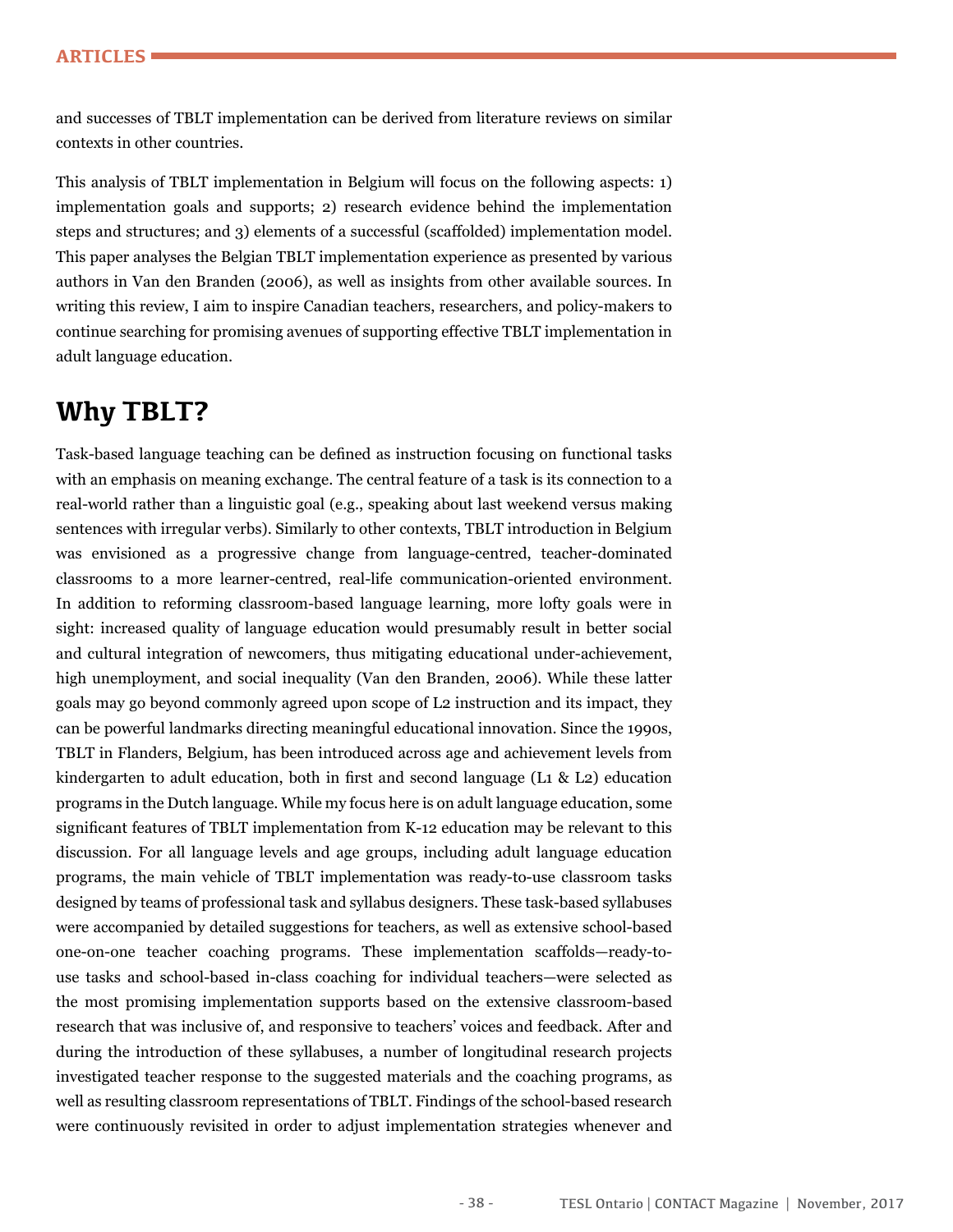wherever necessary (Van den Branden, 2006). Below, I will summarize the research that led to the creation of the task-based syllabuses, as well as supports provided for their successful implementation.

### **Needs Assessment**

#### **The complexity of needs assessment**

Needs assessment is a starting point for TBLT; in order to provide learners with real-life tasks relevant to a particular group of individuals, their teacher needs to have a profound knowledge of language use situations that the learners are facing daily beyond the classroom. While adult language learners are often expected to be key informants on their own linguistic needs, multiple complexities are associated with such an approach. The mere necessity of articulating one's own learning needs may be a culturally novel experience for many adult learners, either educated in teacher-centred environment, or deprived of uninterrupted age-appropriate educational opportunities. Even when individual learning needs may be clear to a learner, language is another barrier in effective communication of those needs to the teacher. While visuals can be helpful in identifying general thematic domains of language use, they might not adequately refect the variety of specifc languageuse situations within the domains. According to Van Avermaet & Gysen (2006), learners' subjective learning needs often fail to refect their objective language learning needs for a variety of reasons including, but not limited to, lack of meta-linguistic and meta-cognitive awareness, which results in limited ability to formulate concrete and relevant language learning goals. Finally, learners often confuse learning needs with individual preferences for a teaching style or skill focus (Van Avermaet & Gysen, 2006). When LINC/ESL students are confronted with the question of what they would like to learn in class, replies such as "to improve speaking and listening", or "learn English" are common. All these challenges do not question the value of continuous assessment of learners' needs throughout the course, but they do raise serious doubts about the weight and validity of student-centred needs assessment as a starting point for curriculum or syllabus design.

#### **A research-based approach to needs assessment**

In Flanders, Belgium, this complexity of needs assessment in adult language education led to a comprehensive research project aiming to identify common domains and situations of language use, as well as to isolate their vocabulary and functional components. Selection of informants for this study refects the complexity of real-life language functions and newcomers' limited knowledge of these situations: the 453 participants included 56 nonnative speakers of Dutch currently taking a language course, 50 non-native speakers not taking a language course, 17 teaching experts, 30 native speakers of Dutch in frequent contact with non-native speakers, and 300 other native speakers of Dutch (Van Avermaet & Gysen, 2006). While teaching experts' responses carried more weight in the follow-up stages of this project, the original phase invited input from a variety of fuent speakers,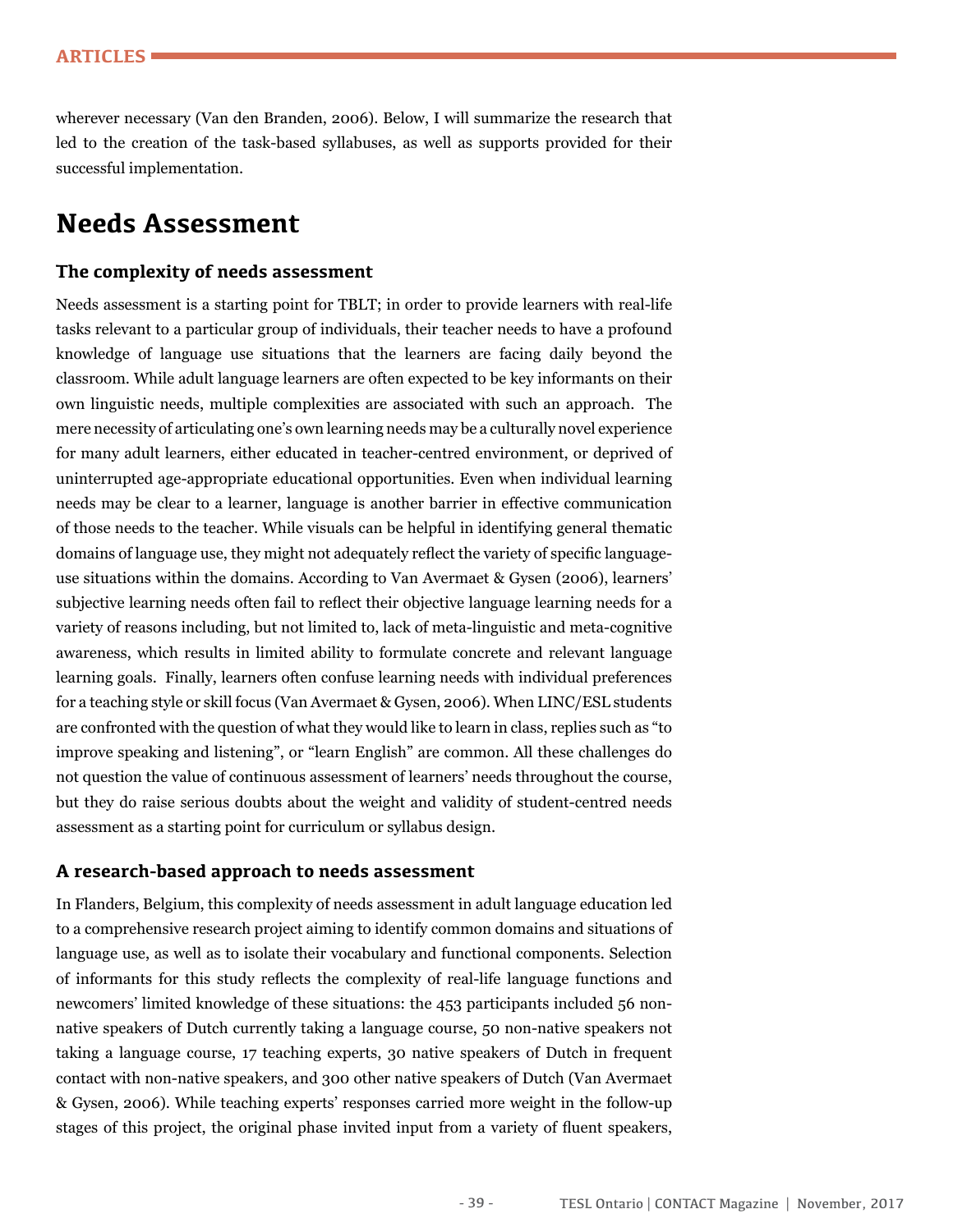without limiting the informants to language learners, in order to determine the range of authentic language use situations. These situations of language use were separated into fve needs domains for adult language learners (in the order of increasing linguistic complexity): informal social contacts, education of children, formal social contacts, work/business, and education. In order to facilitate development of teaching and learning materials refective of real-life use situations across the domains, a vocabulary frequency analysis of the language corpus was conducted, which distilled 2.5 millions language tokens into 1,372 words that are highly frequent across the domains and situations of language use. Similar corpus analysis was undertaken for every K-12 grade level in Flanders, Belgium. This meticulous documentation of lexical frequency in the target language is a crucial step to effcient teaching towards basic profciency in the target language. Without such a researchbased approach to evaluating the basic vocabulary needs of beginning learners, taskbased instruction can fail to produce adequate progress. The signifcance of corpus-based frequency vocabulary lists for development of effective teaching and learning materials for beginners has been noted by Canadian researchers (e.g., Uchihara & Yanagisawa, 2017), but settlement-oriented corpus analysis for lexical frequency remains to be conducted.

#### **From Needs to Tasks**

Other inevitable complexities stemming from needs assessment through identifcation of real-life tasks in a newcomer setting include three common problems: 1) the problem of specifcation, which results in an endless list of tasks newcomers may be facing in their daily interactions; 2) the problem of task complexity, which entails numerous daily decisions on task structure and task sequencing; and 3) the problem of performance extrapolation, which questions the validity of the assumption that successful performance on one task means a successful performance on an apparently similar task at a different time and place (Van Avermaet & Gysen, 2006). While the third problem remains open for empirical investigations, the frst two were addressed prior to TBLT implementation in Belgium by teams of professional task, syllabus, and curriculum designers. Solutions offered—task-based syllabuses consisting of ready-to-use tasks for K-12 and adult language programs—were not mandatory but optional suggestions on TBLT implementation. TBLT was envisioned as a promising approach to improving the quality of language instruction, and teachers were encouraged to try it in their classrooms by the incentive of extra funding available to schools committed to implementation. By offering teachers optional ready-touse classroom materials, an opportunity to refect on the details, outcomes, and rational for TBLT implementation was provided for teachers.

#### **Interaction as the key to learning**

The key element of TBLT effectiveness is acknowledged to be not in the task itself, but the amount and quality of interaction that arises from it (Van Gorp & Bogaert, 2007). The teacher's role in stimulating this interaction, guiding it, and increasing its quality is paramount. Even after the task is designed, its success in advancing learners' language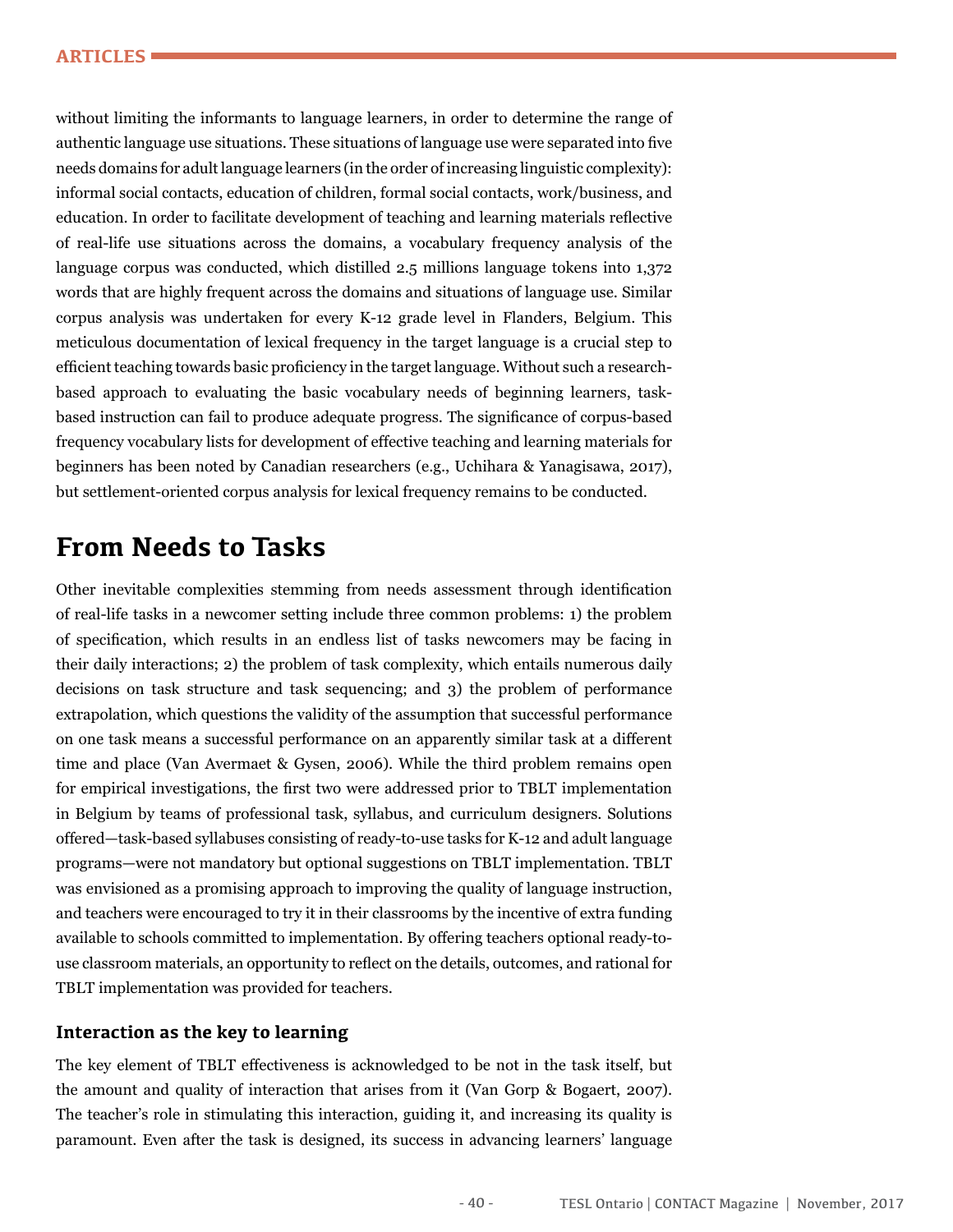#### **ARTICLES**

competence depends on multiple decisions to be made by the teacher: how much support should be offered before and during task completion to the group(s) and individual learners, and in what form; how to stimulate active engagement of every single learner; what kind of focus on grammatical form would be appropriate for the task and the group; how to elicit negotiation of meaning and content; how to maximize opportunities for language output, etc. (Van Avermaet, Colpin, Van Gorp, Bogaert & Van den Branden, 2006, p. 175). This understanding of the crucial importance of classroom interaction and support of individual learners to ensure the emergence of quality learning is observed by numerous researchers (e.g., Woods, 1996; Kubanyiova, 2012). Teachers in Belgium were supported to focus precisely on enhancing the classroom interaction as a prerequisite to enhanced language learning.

The TBLT implementation model demonstrated numerous scaffolding structures, from research-based needs assessments and ready-to-use tasks and syllabuses, to individual one-on-one in-class coaching offered to teachers by professional consultants. The teacher is the key actor in selecting, adapting or designing a task, as well as ensuring that the task's learning potential is realized during the in-class interaction. This interaction is also dependent on all the diverse learners interacting with the teacher, within the group, with the task, with materials and resources, and with the meaning-making language learning process orchestrated by the teacher. According to Van den Branden (2006), it is the quality of this complex interaction that will determine the effect of a task on language profciency of the group and individual learners. Attention to classroom interaction is seen as the central, rather than additional or taken-for-granted task of teaching. Therefore, the focus in the national TBLT implementation process in Belgium was on addressing other multiple teaching challenges such as needs assessment, material and assessment design, in order to allow teachers to turn their full attention to facilitating learning in the classroom.

It is worth noting that in the Belgian TBLT implementation model described in 2006, assessment is not presented as a key factor impacting growth in language profciency, as it is in PBLA. Language assessment and evaluation appears to be documenting learning outcomes after the learning took place, rather than being the central part of the learning process itself. This apparent lack of emphasis on assessment does not mean absence of feedback, but rather acknowledges critical differences between assessment and actionoriented feedback. Such two conceptually different approaches to assessment in PBLA implementation in Canada and TBLT implementation in Belgium in apparently similar settlement contexts indicate the need for empirical evidence to support either one of the two assumptions. Further comparative analysis of various TBLT implementation models, which is beyond the scope of this paper, may produce additional examples of the dependence of certain educational innovations on then-current political climate, rather than on research-based evidence.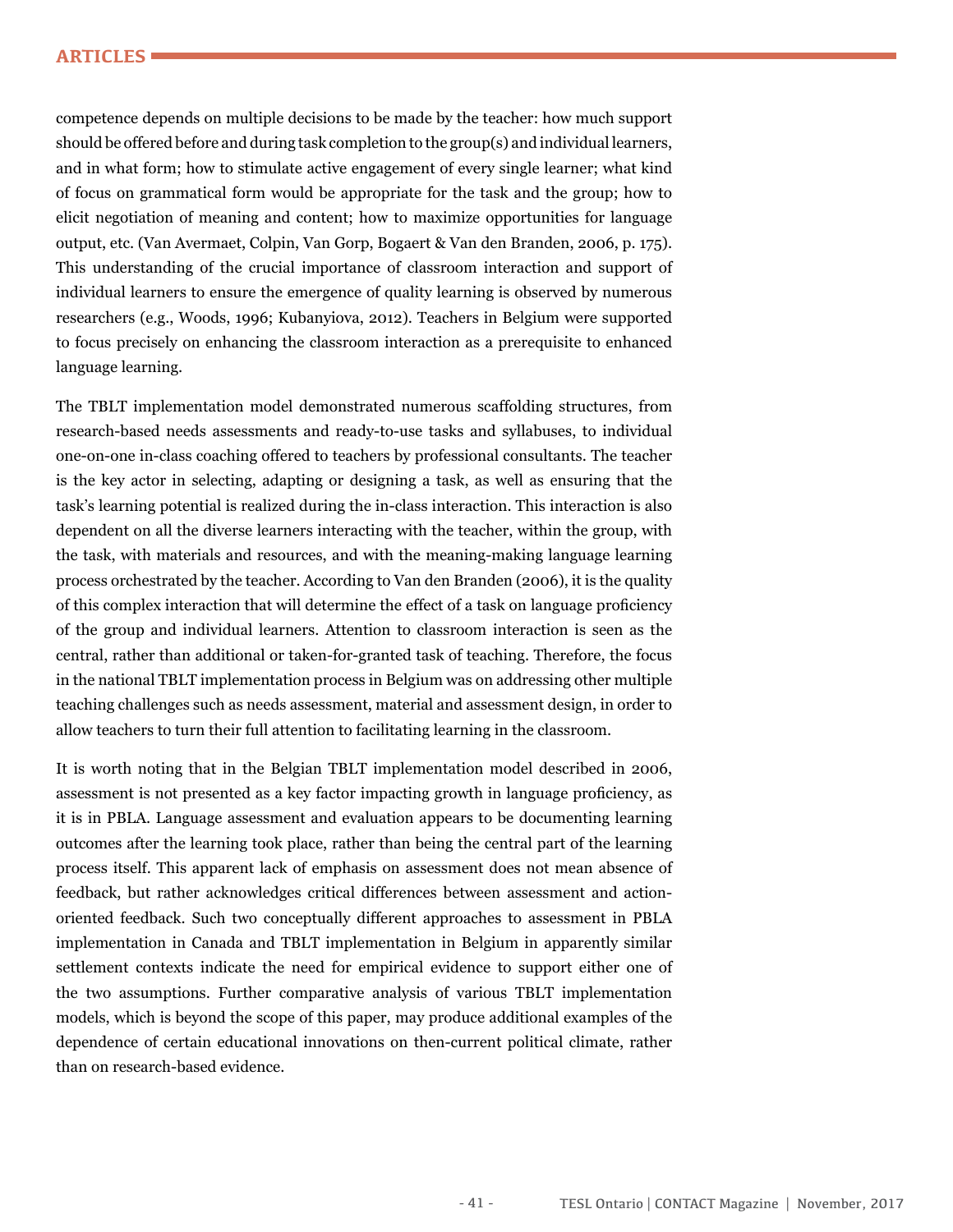### **Elements of a scaffolded implementation model**

In the Belgian TBLT implementation model, the three critical elements of scaffolded implementation can be observed: research, resources, and productive communication. More specifcally, these three factors were manifested in the following: 1) the implementation model was built on a local classroom-based research tradition that provided rich accounts of what teachers and learners do, think, feel, and need; 2) a comprehensive database of quality, ready-to-use resources was developed prior to TBLT implementation; 3) channels for ongoing communication between the actors were provided from the onset, with the goal of effective response and adjustment of the implementation process; and 4) longitudinal research-based monitoring of the implementation process and its outcomes was conducted. It is symbolic that research both starts and closes the proposed list of the key factors for successful implementation. Research-based needs assessment is a foundation of TBLT itself, and if this foundation is extrapolated to the task of TBLT implementation, it would entail careful assessment of what teachers and learners need in order to teach and learn the task-based way. The real-world task for teachers, administrators, and policy makers is improving the quality of both the process and the product of language learning, and extensive classroom-based research is a critical information source for policy development and implementation, as well as for assessing its impact. Such classroom-based research on LINC/Adult ESL programs in Canada is extremely limited and is in urgent need of exponential growth in order to support research-based policy development and implementation.

### **References**

- Kubanyiova, M. (2012). T*eacher development in action: understanding language teachers' conceptual change.* Houndmills, Basingstoke Hampshire; New York: Palgrave Macmillan, 2012.
- Ripley, D. (2012). Implementing Portfolio-Based Language Assessment in LINC Programs: Benefts and challenges. TESL Canada Journal, 30(1), 69-86.
- Uchihara, T., Yanagisawa, A. (2017). Lessons from Western's symposium on teaching and learning vocabulary in another language. *Contact*. Retrieved from [http://contact.teslontario.org/](http://contact.teslontario.org/lessons-from-westerns-symposium-on-teaching-and-learning-vocabulary-in-another-language/) [lessons-from-westerns-symposium-on-teaching-and-learning-vocabulary-in-another](http://contact.teslontario.org/lessons-from-westerns-symposium-on-teaching-and-learning-vocabulary-in-another-language/)[language/](http://contact.teslontario.org/lessons-from-westerns-symposium-on-teaching-and-learning-vocabulary-in-another-language/)
- Van Avermaet, P., Colpin, M., Van Gorp, K., Bogaert, N., & Van den Branden, K. (2006). The role of the teacher in Task-based Language Teaching. In K. Van den Branden (Ed.), *Taskbased language education: From theory to practice* (pp. 106–128). Cambridge: Cambridge University Press.
- Van Avermaet, P. & Gysen, S. (2006). From needs to tasks: Language learning needs in a taskbased approach. In K. Van den Branden (Ed.), *Task-based language education: From theory to practice* (pp. 17–46). Cambridge: Cambridge University Press.
- Van den Branden, K. (Ed.). (2006). *Task-based language education: From theory to practice*. Cambridge: Cambridge University Press.